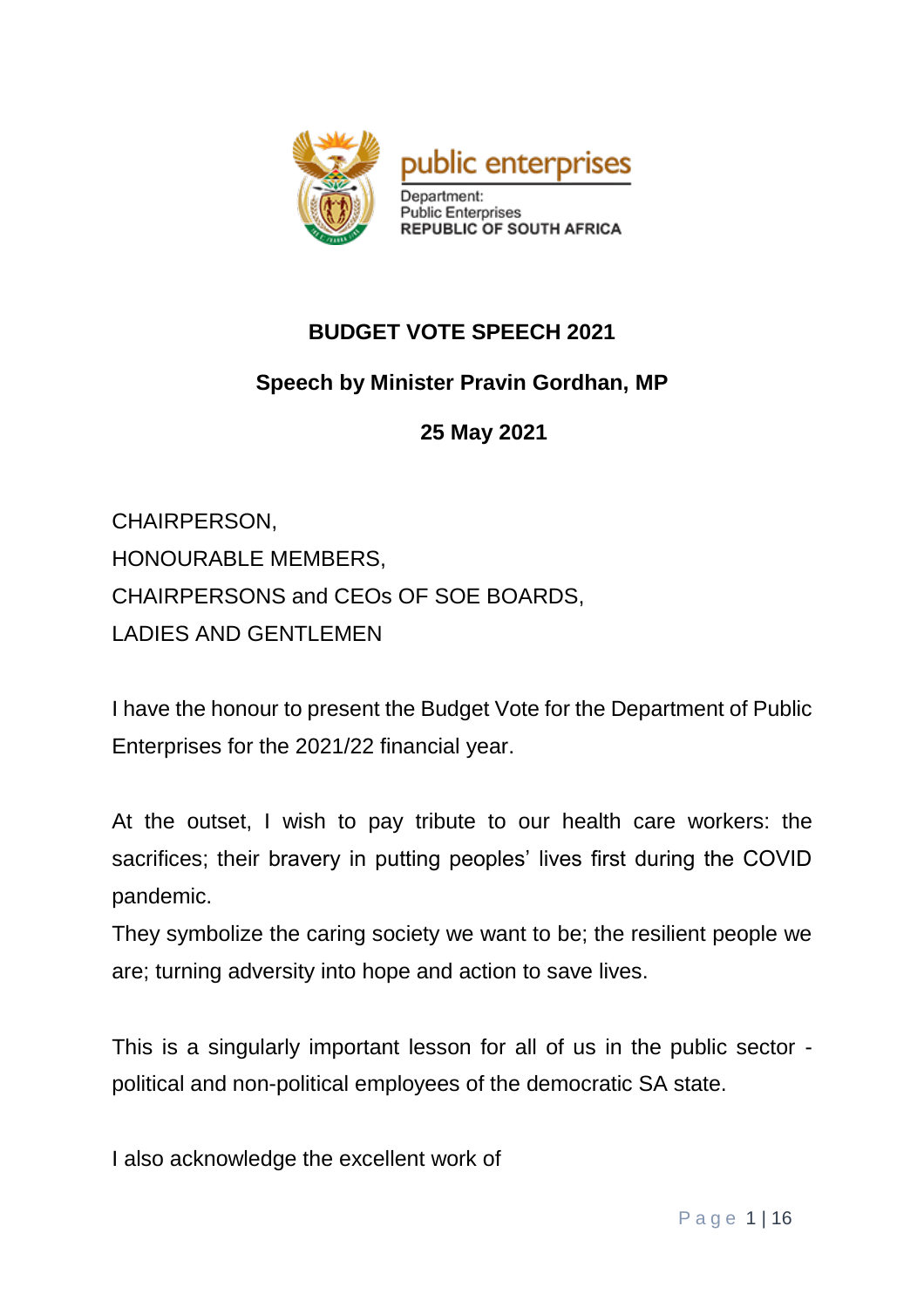- Solidarity Fund and the solidarity of corporates with all our people.
- Workers in Transnet, Eskom, Prasa, and elsewhere workers in the frontline of keeping economic activity going.

This is the true meaning of any compact between different sectors of our nation.

A day after the  $80<sup>th</sup>$  birthday of Bob Dylan I quote a commentator who said:

" we're listening to a very political artist. An artist who comes again and again – speaking truth. But an artist who fears that "power and greed and corruptible seed seem to be all that there is". And thus an artist trying to fight his way through his disgust and the despair that this vision engenders. An artist who, in so doing, returns us the slim hope provided by artistic communion; that by naming it, and seeing it, and singing it, we might yet overcome our own darker nature or at least keep it at bay"

Chair, the mission assigned to us by the President is: uncover and deal with the past full of corruption and greed; stabilize governance, operations and finances of these SOEs so that they return to their basic mandate; and, importantly repurpose, redirect, restructure them with the board to meet the demands of SA's economy and its people and the opportunities in their sectors. This they must do to be innovative, to be market shapers in these sectors and combine their efforts with those of the private sector and civil society.

Ultimately, these entities must be capacitated and led with total integrity to the new horizons we set for them. Nothing less will do.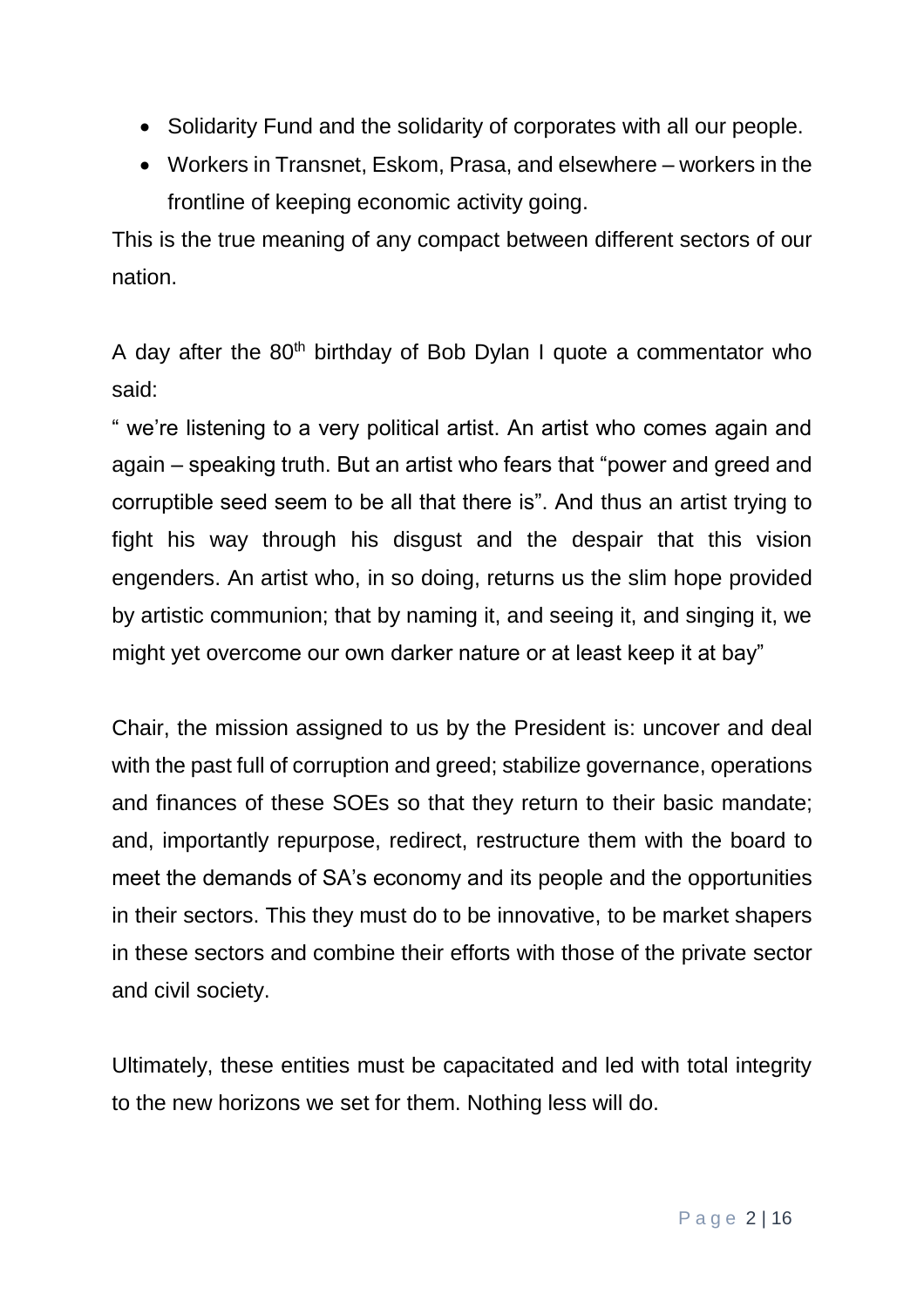At the same time, we are realistic. We fully appreciate that these demand radical changes, which will be arduous and will take time. There are indeed no quick fixes. Nor can we deny the massive and orchestrated resistance by the engineers and beneficiaries of corruption. That will only stop when all of them are in jail.

This mission is being pursued vigorously by 10s of 1000s of people in government and in the SOEs themselves. Our determination remains strong. We are making steady progress and more can and will be done.

Our approach is a holistic, systemic one. For the challenges are indeed systemic and not superficial. We have zero tolerance towards mismanagement, malfeasance and the culture of greed and disregard for the wellbeing of the economy and citizens of SA. In this context, the members of the Boards and top management are bravely pursuing their mandate. We salute their efforts.

Our capacity, we admit, is limited and strained. More will be done to continuously to develop the capabilities of the people working within SOEs and Government generally.

Our actions, nonetheless, reflect the struggles against the worst in human nature. We confront the institutional deficits created by those who today profess before the Zondo Commission that they were the architects of good governance. Instead, they were the arch destroyers of the assets belonging to all South Africans.

Shortcomings, we humbly admit, we've had. But hindsight is the only perfect science! Of course, the armchair is a close second!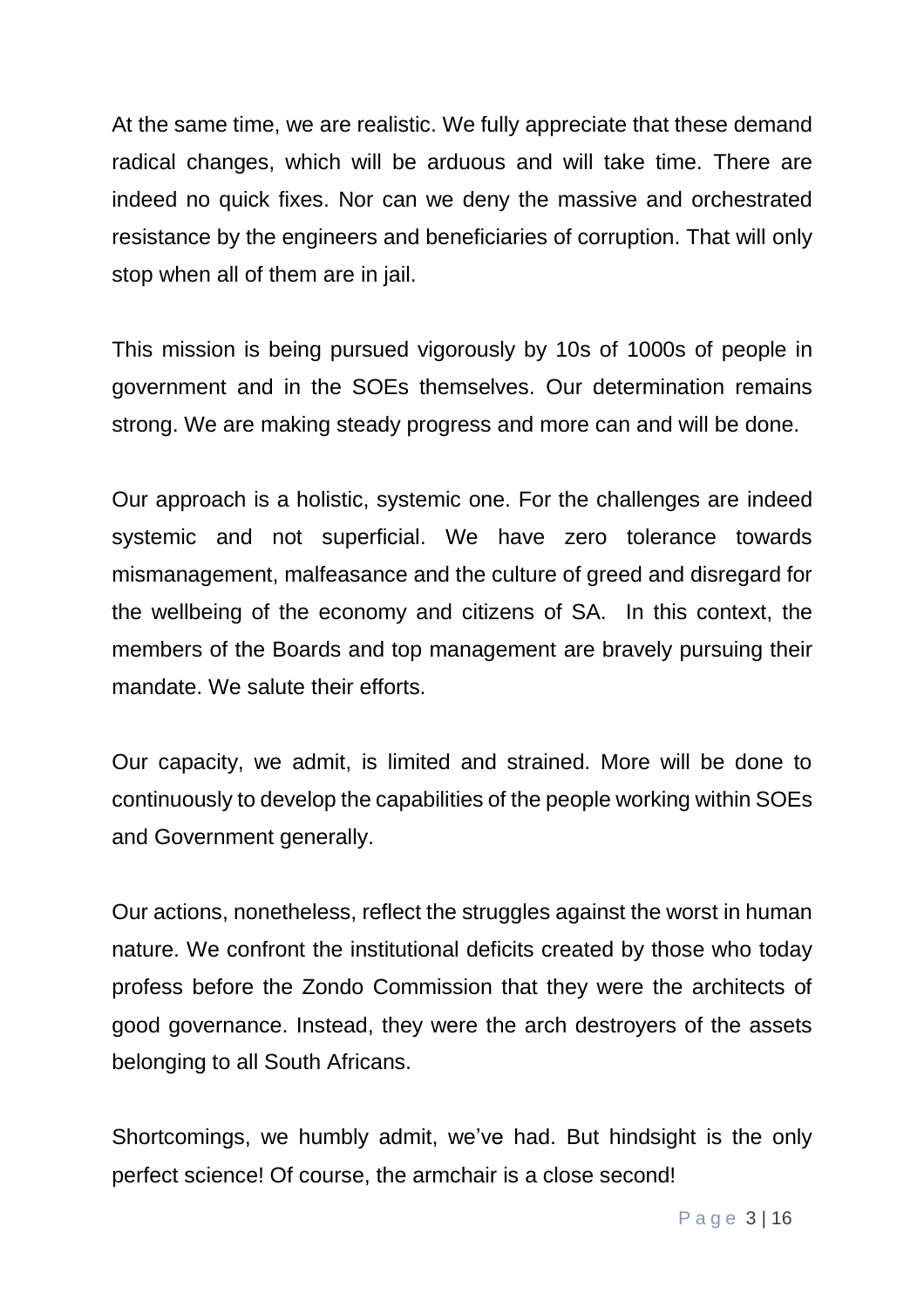## **HISTORIC DISRUPTIONS**

We live in a period where the COVID-19 pandemic has ravaged the global economy, changed the political landscape, heightened social disparities, and starved us of human interaction. Climate change, the consequent energy transition, the disruption of trade and supply chains, the changes in the production geography of the globe, these are part of the new reality. In addition,

- Vaccine nationalism is seeing rich countries open up their economies faster than developing countries. The fact is however that the virus does not respect borders!
- Increased adoption of technologies has seen greater displacement of vulnerable people from the economy - working class, young people, and people living with disabilities.
- The curtailment of travel and social interaction of people has disrupted that which makes us human – the stimulation of our senses through shared experiences.
- The old business models have been disrupted and are changing.

Above all, a post-COVID world needs to develop new measures to mitigate the impact of the pandemic on working class families and communities in South Africa.

The pandemic evokes, paradoxically, tragedy and human solidarity; selfishness and generosity; economic stress and innovation; and exposes old social and economic divides and directs global focus on the workers,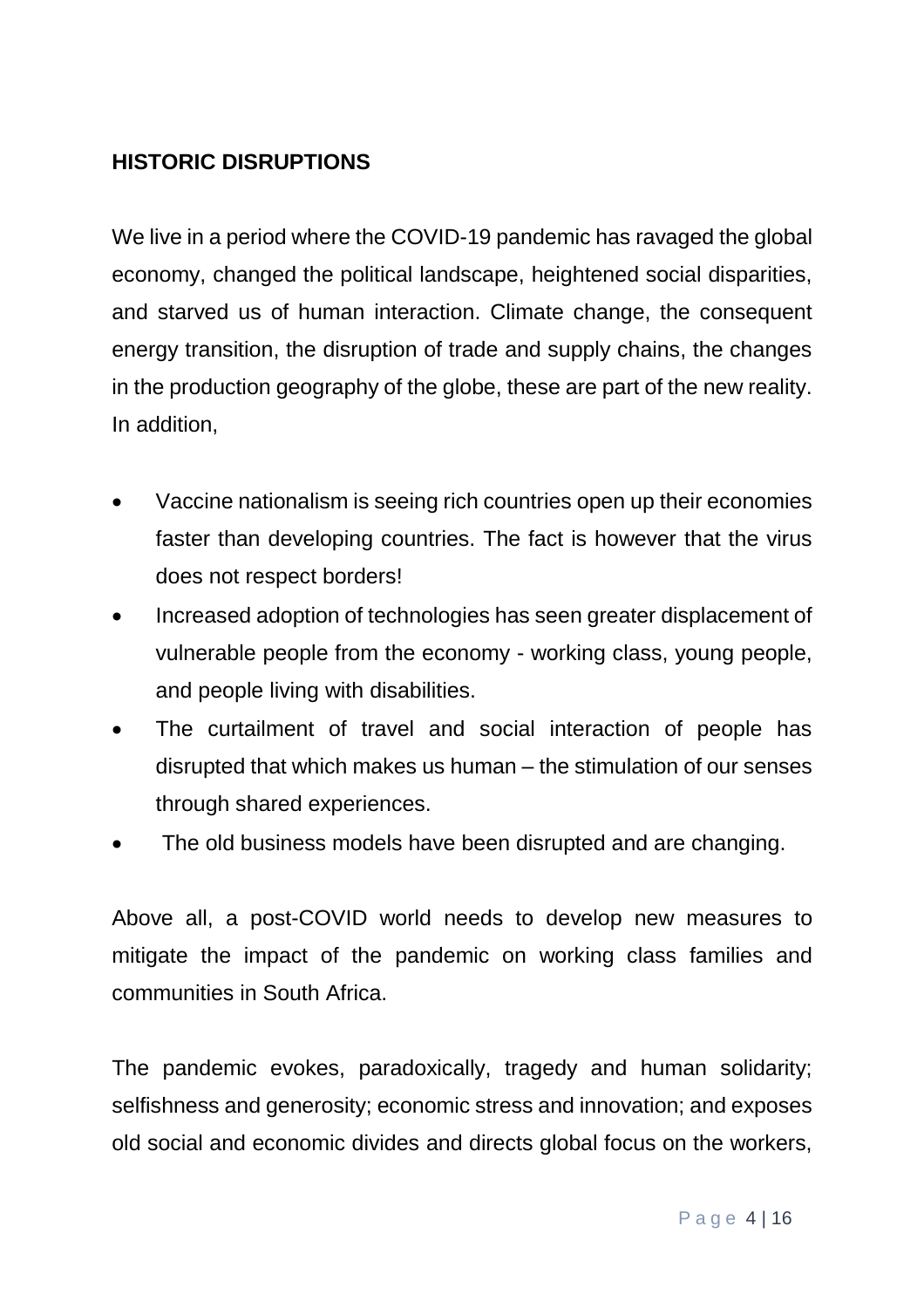unemployed, precarious jobs and the wealth and income divide. This moment begs for strategic leadership towards a different, more inclusive and fairer future.

#### **So what is to be done?**

*A recent paper argues that "…Crises and pandemics can bring society together around a common purpose, but we know from history that such critical junctures can also divide societies and propel them into chaos. Learning the right lessons and being able to galvanise society for positive change is thus one of the key tasks for governments during the ongoing pandemic." Mazzucato, Qobo and Kattel*

## **Economic Reconstruction and Recovery Plan (ERRP)**

This "can-do spirit", is captured by President Cyril Ramaphosa in responding to the COVID-19 crisis, when he said:

*"We are determined not merely to return our economy to where it was before the coronavirus, but to forge a new economy in a new global reality."*

The ERRP is our initiative as a nation to chart a new way forward.

The implementation of the ERRP, which has placed the economy on a new trajectory, is focused on addressing priority interventions, such as accelerating structural reforms by modernising and reforming network industries and associated SOEs and lowering barriers to entry to make it easier for business to start growing their capacity.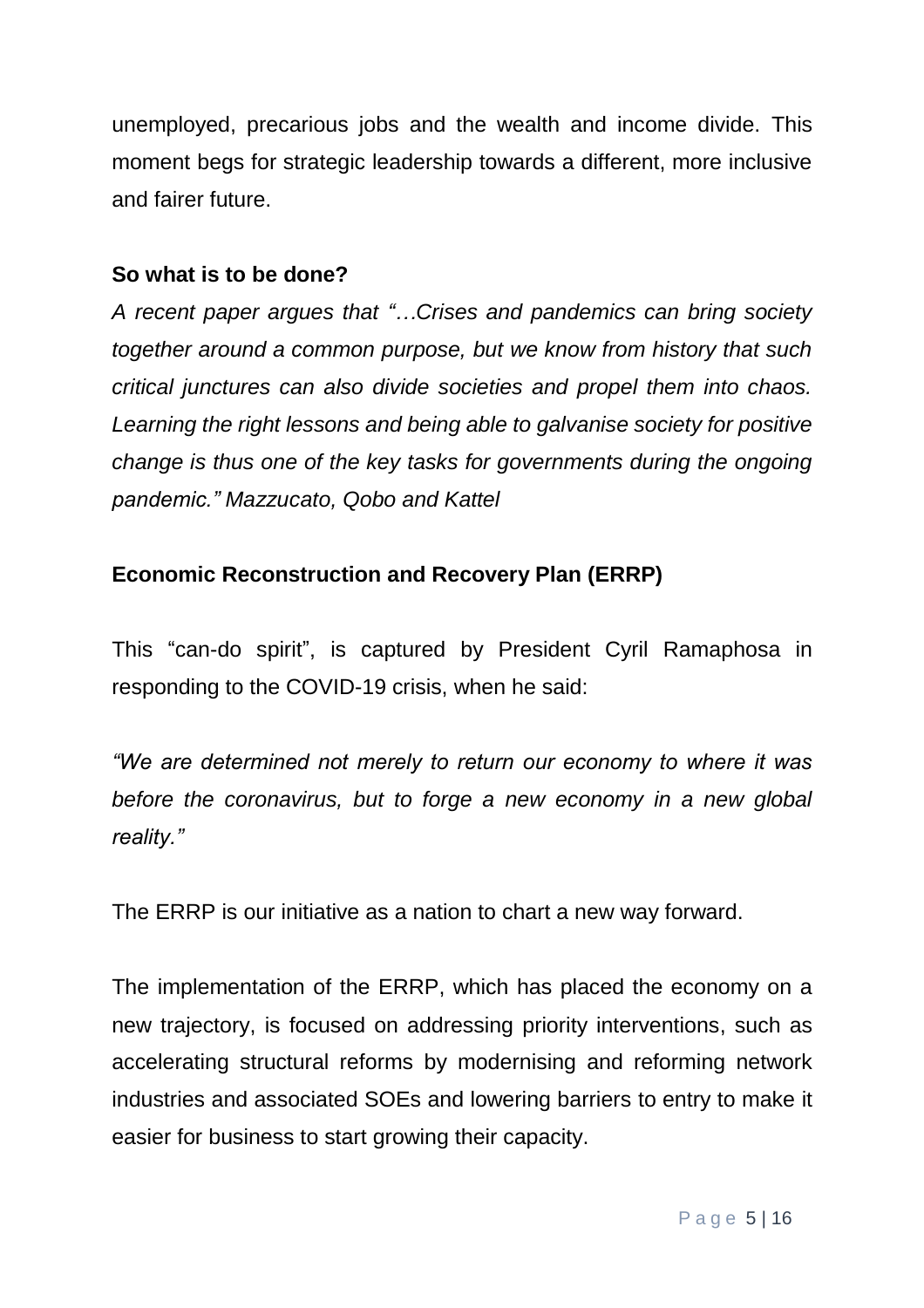## **DRIVING SOEs TO A DIFFERENT FUTURE**

Driving SOEs to a different future is predicated on acknowledging the damage caused by state capture, corruption and ineptitude, which is now legend. The actual impact on governance, operations, finances, institutional culture, however, is barely appreciated by many. In addition, the reputational damage of our SOEs and inadvertently the country is significant.

The inability to invest in new infrastructure, replace old equipment, pay salaries to workers, and other obligations is a consequence of the corruption and malfeasance

### **WE HAVE MADE PROGRESS TOWARDS OUR MISSION**

#### **So, what have we achieved in 2020?**

- Good governance codes are being embedded in SOEs.
	- o An integrity and consequence management framework has been developed to establish clear guidelines and expectations of the Shareholder;
		- $\circ$  The pursuit of stolen money has yielded progress;
	- o prosecution of those responsible; and
	- o guidelines to manage conflicts of interest in the SOCs are becoming stricter
- Operational efficiencies are being addressed, although not completely yet.
- The financial stability of SOEs is a mixed picture, particularly in the context of a constrained fiscus.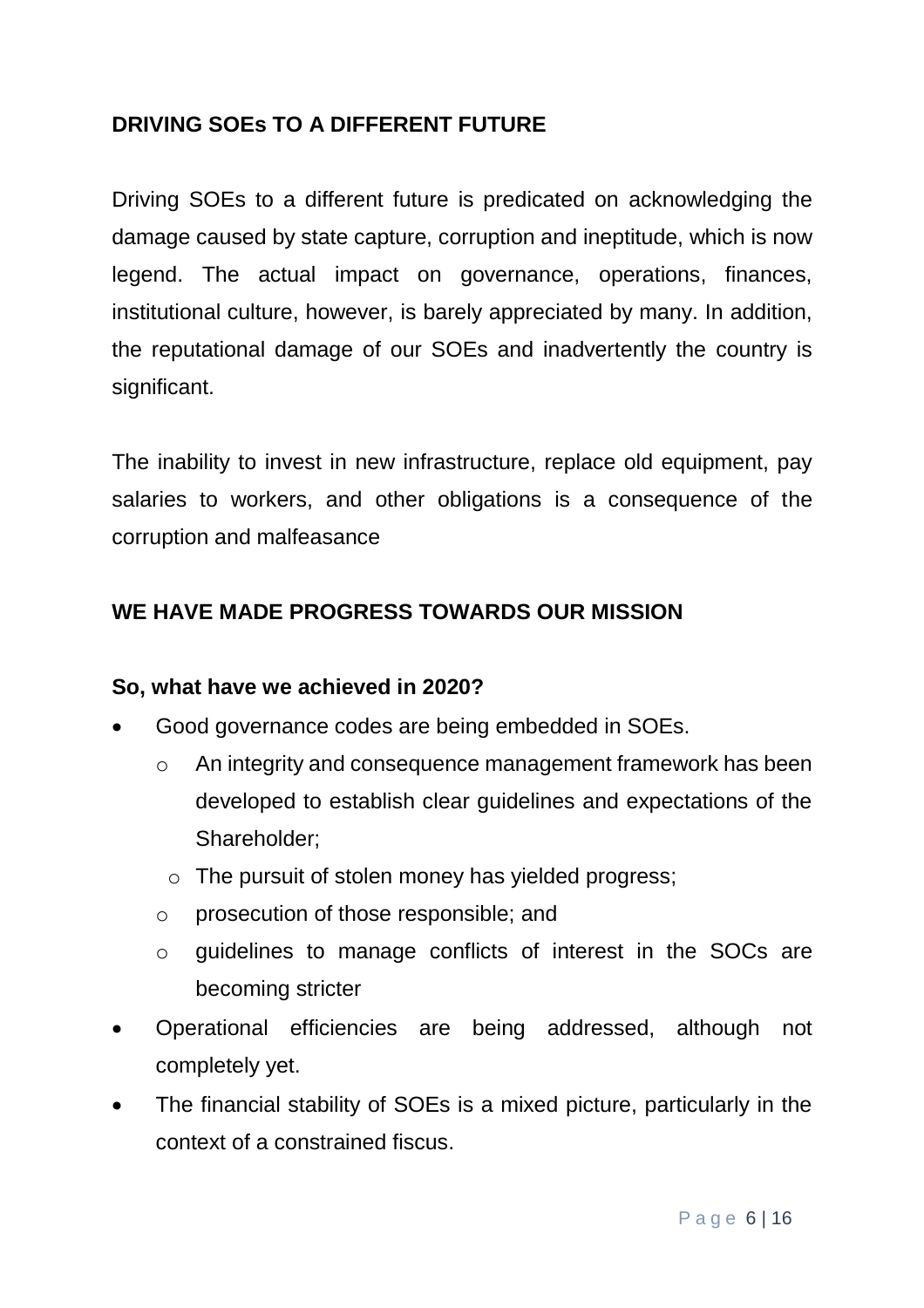- The goal of relieving the pressure on the fiscus remains an important focus and innovative funding solutions are being developed.
- There is greater appreciation of the dynamic changes in the energy, logistics and aviation sectors which demands change in business models.
- Organizational transformation initiatives to increase capability and reduce the cost structure.
- Regular engagement with various industry associations to address matters in the sectors our SOE.
- The Aerospace and Defence Masterplan was published in December 2020 and will be tabled in Cabinet in shortly.

There is, of course, a lot more!

#### **Energy Sector**

The IRP19 has projected that renewable energy, as part of an energy mix, will contribute a total of 18.2 GW to the South Africa grid by 2030.

If the International Energy Agency's (IEA) bold "Net Zero by 2050" Report are to be met, this will require South Africa to rapidly embrace renewable technologies.

South Africa can emerge as a leader in this sphere, providing opportunities to local industry and the development of appropriate solutions for the continent. However, the IEA Report is at pains to emphasize that "…clean energy transitions must be fair and inclusive, leaving nobody behind…" and that "the transition to net zero is for and about people…" It states that because "not every worker in the fossil fuel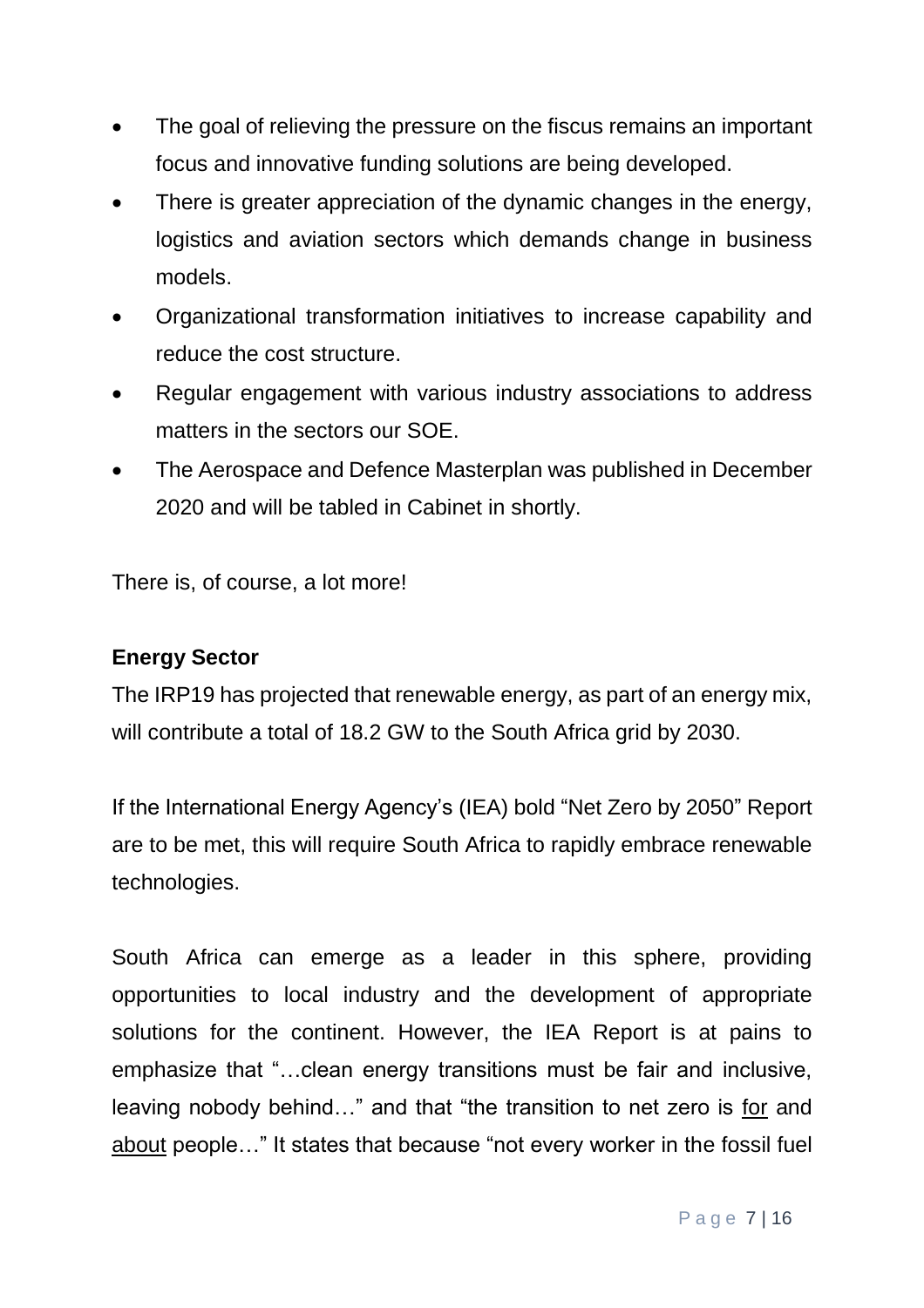industry can ease into a clean energy job… governments need to promote training and devote resources to facilitating new opportunities. Citizens must be active participants in the entire process, making them feel part of the transition and not simply subject to it."

Moreover, the IEA points out that "each country will need to design its own strategy, taking into account its specific circumstances. There is no onesize-fits-all approach to clean energy transitions."

Eskom is implementing its just energy transition strategy and Komati power station has been prioritized as the pilot project.

# **ESKOM'S SUCCESSES**

The progress that has been achieved at Eskom has been reassuring:

- A Just Energy Transition Office was established to manage the socioeconomic impact of the transition from coal to renewable energy sources.
- Eskom's social compact was signed in December 2020 to address its operational and financial challenges.
- The National Energy Regulator of South Africa (NERSA) has approved a 15% tariff increase that will assist with Eskom's financial stability.
- The Medupi power station is almost complete, with the last unit ready for commissioning by July 2021.
- Kusile's Units 2 and 3 have been brought into commercial operation in October 2020 and March 2021 respectively.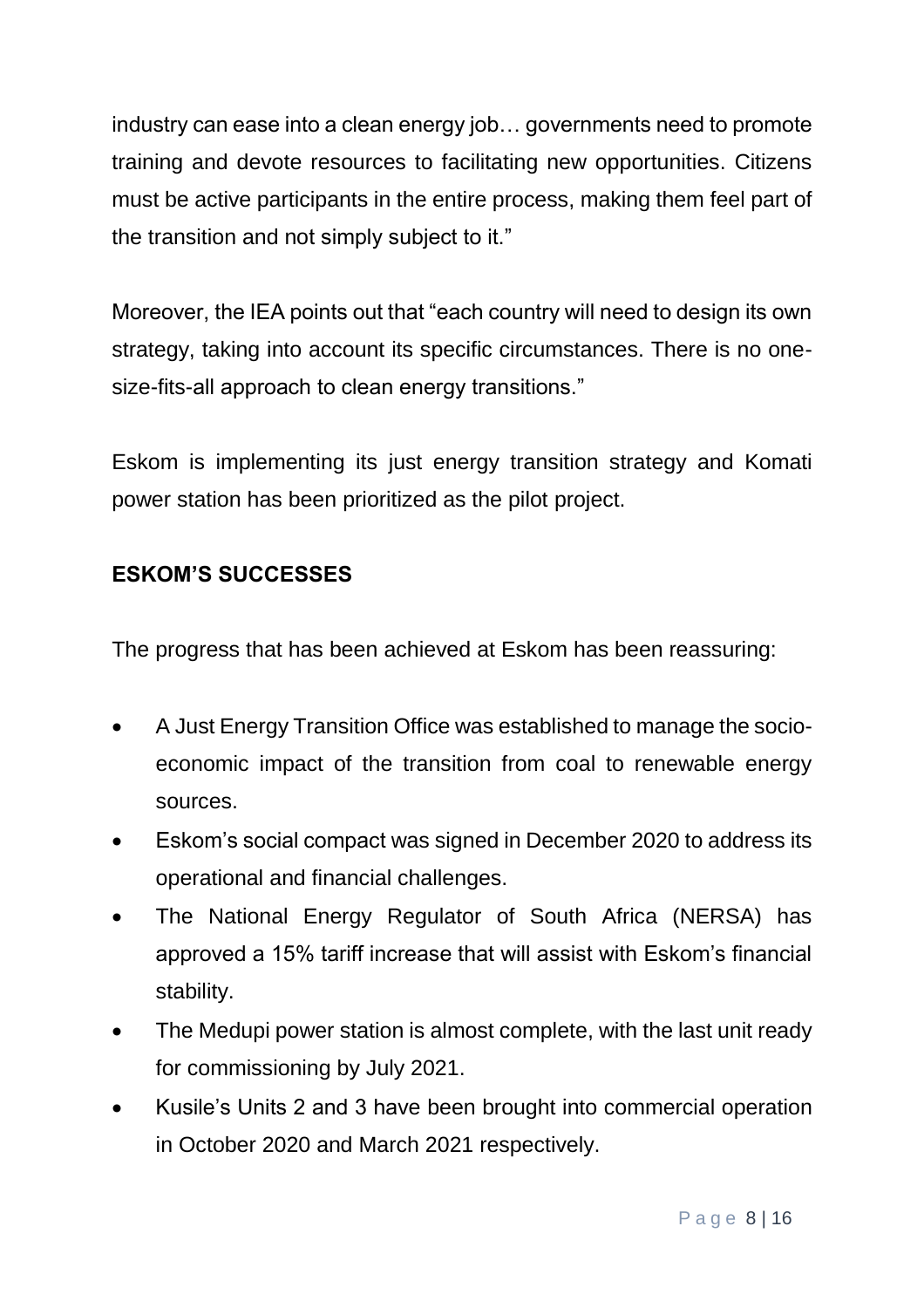- Eskom has been recovering money that was stolen by companies doing business with it.
- The return of one of the Koeberg units to operation after many months of maintenance work.

## **Eskom's restructuring**

Eskom has achieved substantial progress towards functional restructuring and it is envisioned that the process will be concluded by 30 June 2021.

The progress include:

- Finalized divisionalization and launching of three divisions with Boards and Managing Directors.
- Each division will have its separate Profit & Losses account.
- A total of 9,400 employees have been relinked with power stations with 6,773 employees moved from corporate functions to divisions in readiness for legal separation.

The legal separation of the Transmission Company will be completed by 31 December 2021, while also working towards legal separation of the Distribution and Generation Companies with Eskom Holdings by 31 December 2022.

#### **Eskom's Financial Stabilization**

In 2005, Eskom embarked on the construction of the major projects in the Build Programme with the three new power stations, namely, Medupi and Kusile Coal Stations and Ingula Pump Storage Plant. However poor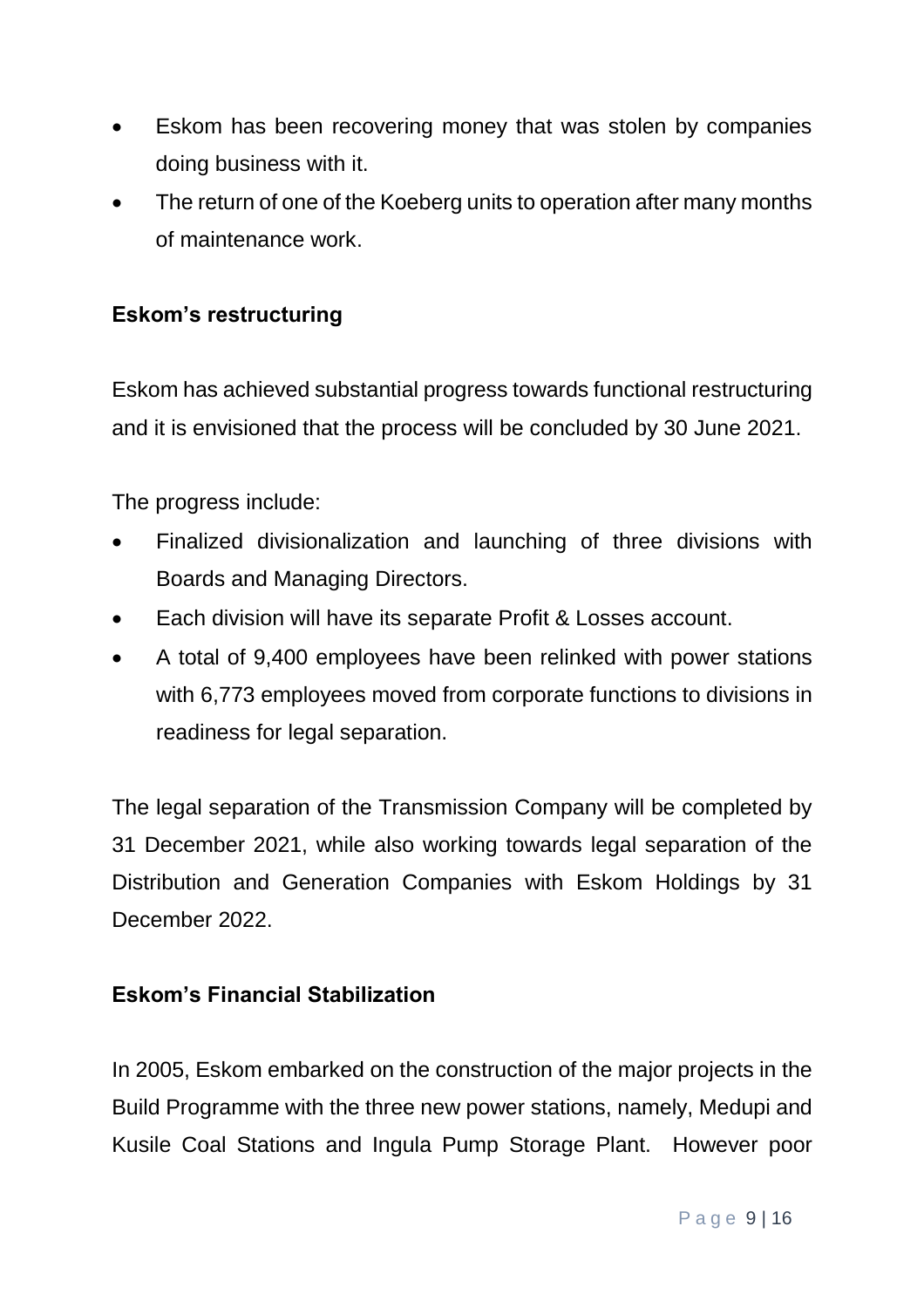procurement strategy, insufficient planning, poor project management, lack of skills, and corruption led to cost overruns and schedule overruns at Medupi and Kusile. Eskom has been correcting the latent defects at Medupi and Kusile. Money that was stolen from the projects are being recovered from the people and the companies involved.

The management of Eskom's debt is one of the key priorities to return the entity onto a sustainable path. The entity is continuing to implement its cost reduction initiative, with a saving of R13,5 billion achieved in the 2021 financial year. Most notably was the R83 billion reduction in debt in the 2021 financial year, from R484 billion to R401 billion due to the repayment of the maturing debt and changes in the exchange rate.

Those are significant numbers chairperson.

Eskom's consumer debt continues to escalate which currently stands at R45.1 billion – of which 78% is owed by municipalities, 17% by Soweto. The Inter-ministerial Committee headed by the Deputy President is leading the effort in resolving the municipal debt challenges. One its projects is to pilot Eskom's Active Partnership Model at Maluti a Phofung municipality. The model entails Eskom taking over the electricity distribution function and so that proper management systems are put in place and that bulk electricity supplies are paid. The next step is to roll out the same model to the other Eskom highly-indebted municipalities.

#### **TRANSNET**

**The Logistics sector**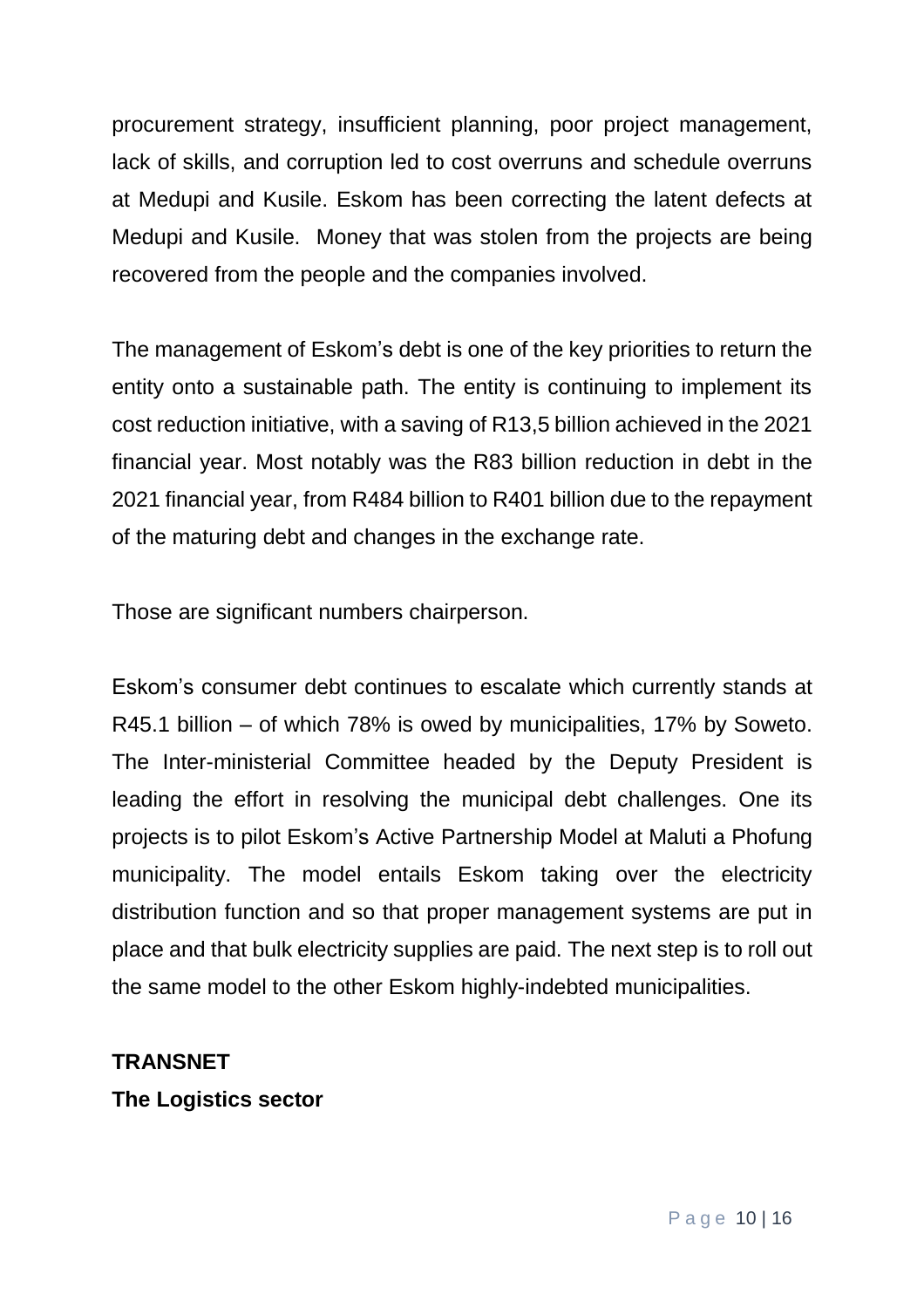The pandemic has changed the dynamics of trade, ports, shipping and supply chains. The capacity and efficiency of the port system in SA is vital for trade for the SA economy and the region.

In order to maintain a competitive advantage, there must be new investment in infrastructure to increase port capacity, investment in adequate equipment, an increase in productivity at the ports, and appropriate tariffs. There is a need to align the TNPA pricing methodologies to those of port regulation for competitiveness and efficiencies of the terminal operators.

The institutional structure of Transnet, the establishment of TNPA as a subsidiary, and new creative partnerships with the private sector, particularly Black businesses, is imperative.

#### **Transnet's successes**

Transnet has supplied equipment to the port of Cape Town in order to increase the efficiencies at the port.

In addition greater efficiencies have been introduced at the Port of Durban and Durban Port Terminal has partnered with research institutions and innovation hubs to address the weather challenges, which also contribute to congestion in the ports.

#### **Transforming Transnet**

The transformation and reconfiguration of Transnet SOC Ltd ("Transnet"), to meet the mandate outlined in South Africa's Economic Reconstruction and Recovery Plan is underway.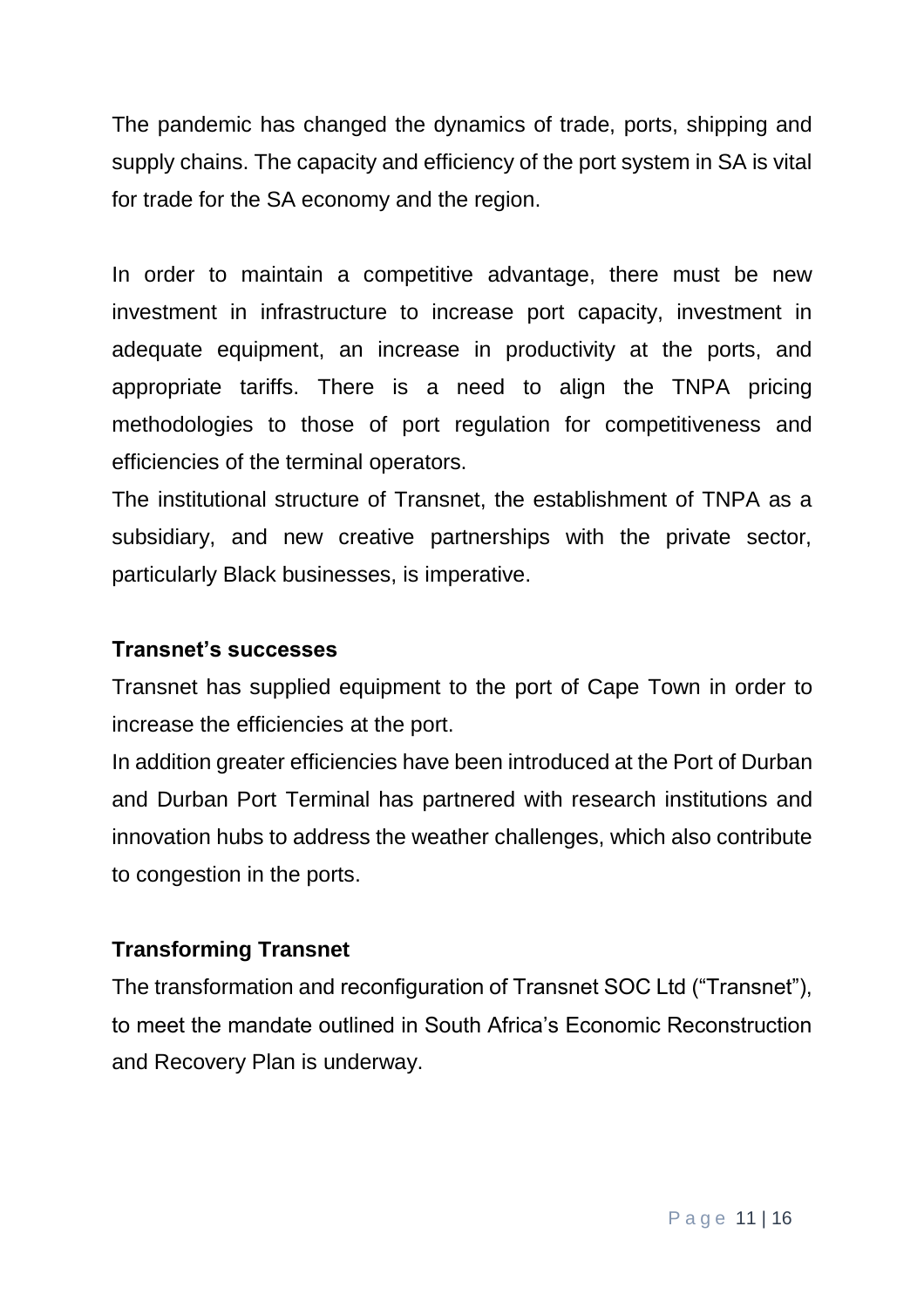Transnet's new strategy is to drive volume growth through private sector participation by developing key strategic partnerships in its core segments:

- The redesign of the Port of Durban and to reposition it as an African and Indian Ocean hub for containerised cargo.
- In addition to the container and automotive growth strategies, Transnet is enhancing its export growth capability in the bulk sector focussing on mega corridors through the road to rail initiatives.
- As I have earlier said, equipment is currently being transferred from the port of Durban to the port of Cape Town to support the export capacity of fruit and "cold goods". The agricultural sector market share has grown by 24% in 2021, with a turnover of R38bn for the industry.
- Engagements with property developers to acquire land parcels for truck staging for cargo to the Maydon Wharf terminals is being undertaken.

## **DENEL**

As we, all know Denel is facing financial and operational difficulties.

The Economic Reconstruction and Recovery Plan identifies the Defense and Aerospace industry as key to economic growth, particularly in localisation and exports. The Defence and Aerospace Masterplan was finalised last year.

Denel has a confirmed order book of R11 billion but is unable to secure the necessary capital or the support of suppliers to execute the contracts.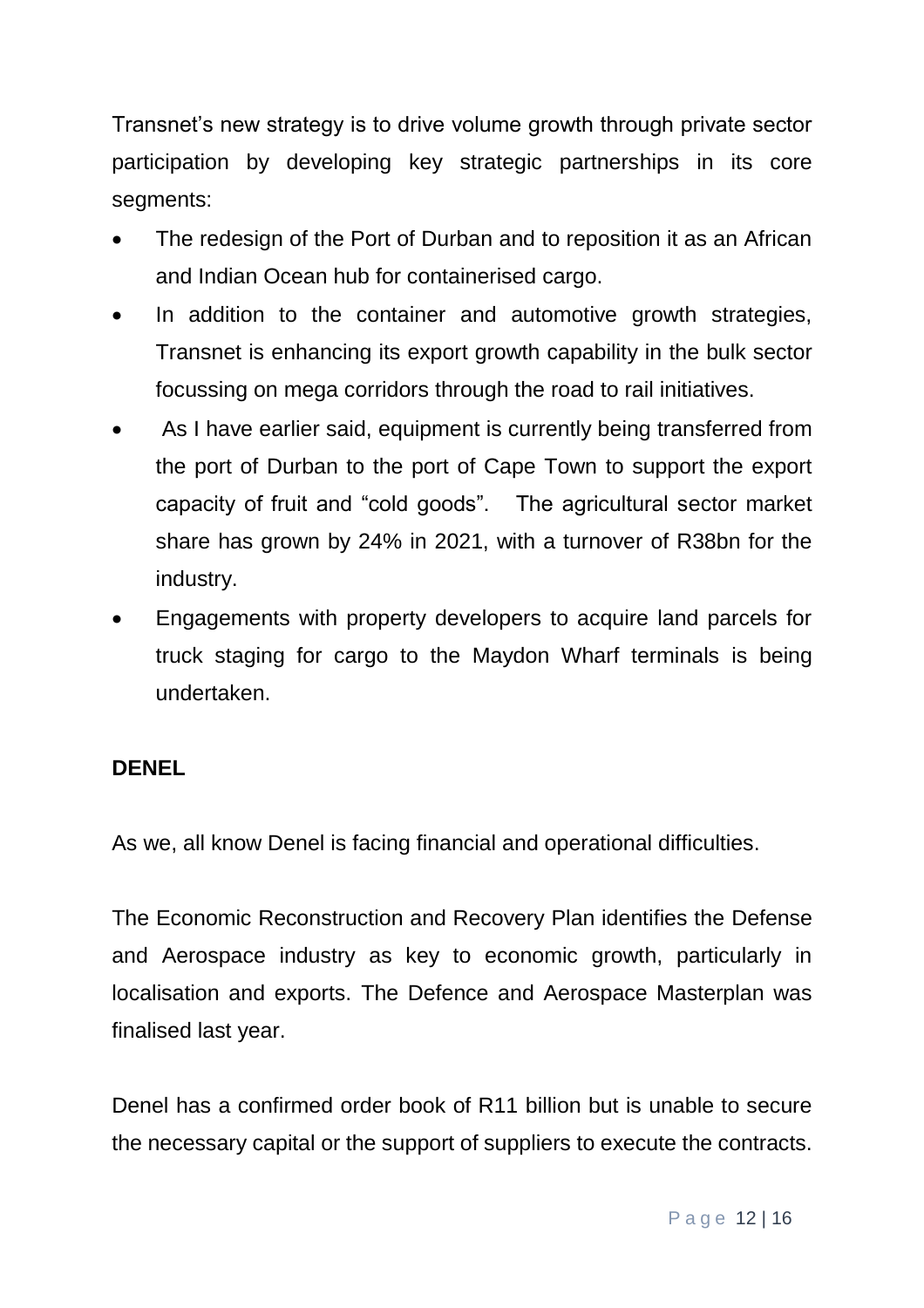It is highly regrettable, that Denel last paid full salaries in May 2020. The current amount owing to employees is approximately R500 million. The business has subsequently experienced a loss of critical skills to both domestic and foreign companies. The Board continues to make efforts to secure funding in order to pay salaries and implement its turnaround strategy to restructure Denel into a far more effective organisation.

Denel's core capabilities are consolidated and restructured from five divisions into Engineering and Manufacturing & Maintenance. Discussion with critical stakeholders (Department of Defence, National Treasury and the SANDF) on an optimal Denel are underway.

#### **SAA**

The aviation sector has been decimated by the pandemic with 2020 being the worst year in the history of air travel. According to IATA (the International Air Transport Association), the demand for air travel reduced by 65.9% in 2020 compared to 2019, with international air travel reducing by 75.6%.

#### **SAA Business Rescue (BR)**

The SAA business rescue process has ended on the 30<sup>th</sup> April 2021. I want to convey sincere regret and solidarity with the employees of SAA, their unions. This has been a difficult process. But we are not too far from achieving government's objectives: a viable airline, not dependent on the fiscus, with the agility to cope with uncertain times. Our success will be measured in how efficiently and how quickly we get the job done.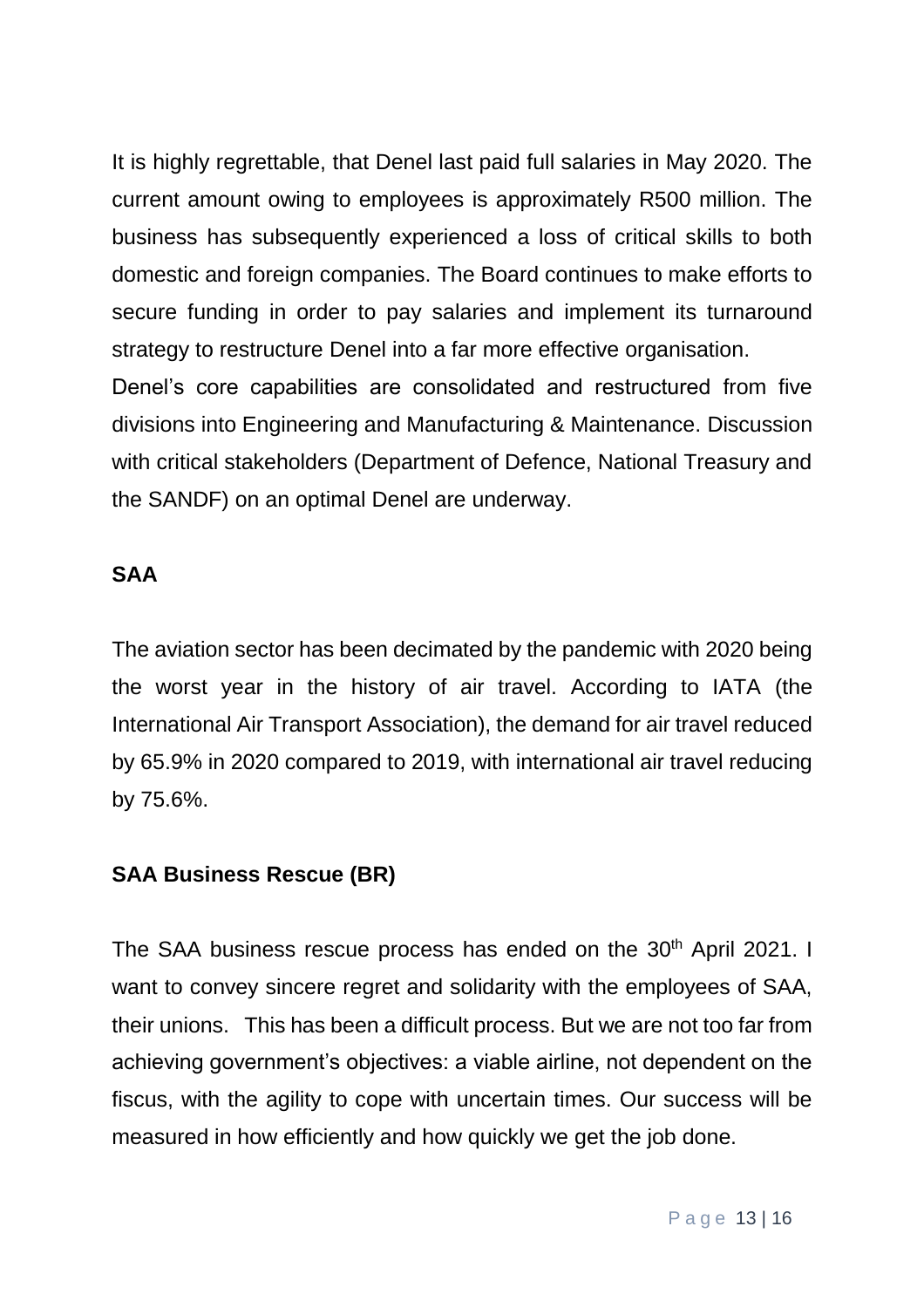The acquisition of a Strategic Equity Partner is at an advanced stage and could be concluded in the next 4-6 weeks. At the same time decisions will be made on the future of the subsidiaries.

# **Presidential SOE Council (PSEC)**

The DPE is the secretariat to the Presidential SOE Council. I am pleased there is excellent work happening at the council, which the President will announced in respect of its outcomes in a short while.

## **2021/ 22 – PROGRAMME OVERVIEW**

The Department has been allocated a budget of R36.3 billion in 2021/22 financial year. Of these funds, R36 billion is allocated to the SOEs in respect of the government guaranteed debts (ESKOM – R31.7 billion, SAA – R4.3 billion).

After excluding transfers to SOEs, compensation of employees (COE) is the Department's largest cost-driver. However, this spending is expected to decrease at an average annual rate of 0.9 percent, from R185.2 million in the 2020/21 financial year to R180 million in the 2023/24 financial year.

The Department's baseline, which is R123.5 million over the medium term and will be effected on compensation of employees (R102.3 million), and goods and services R21.2 million

# **CONCLUSION**